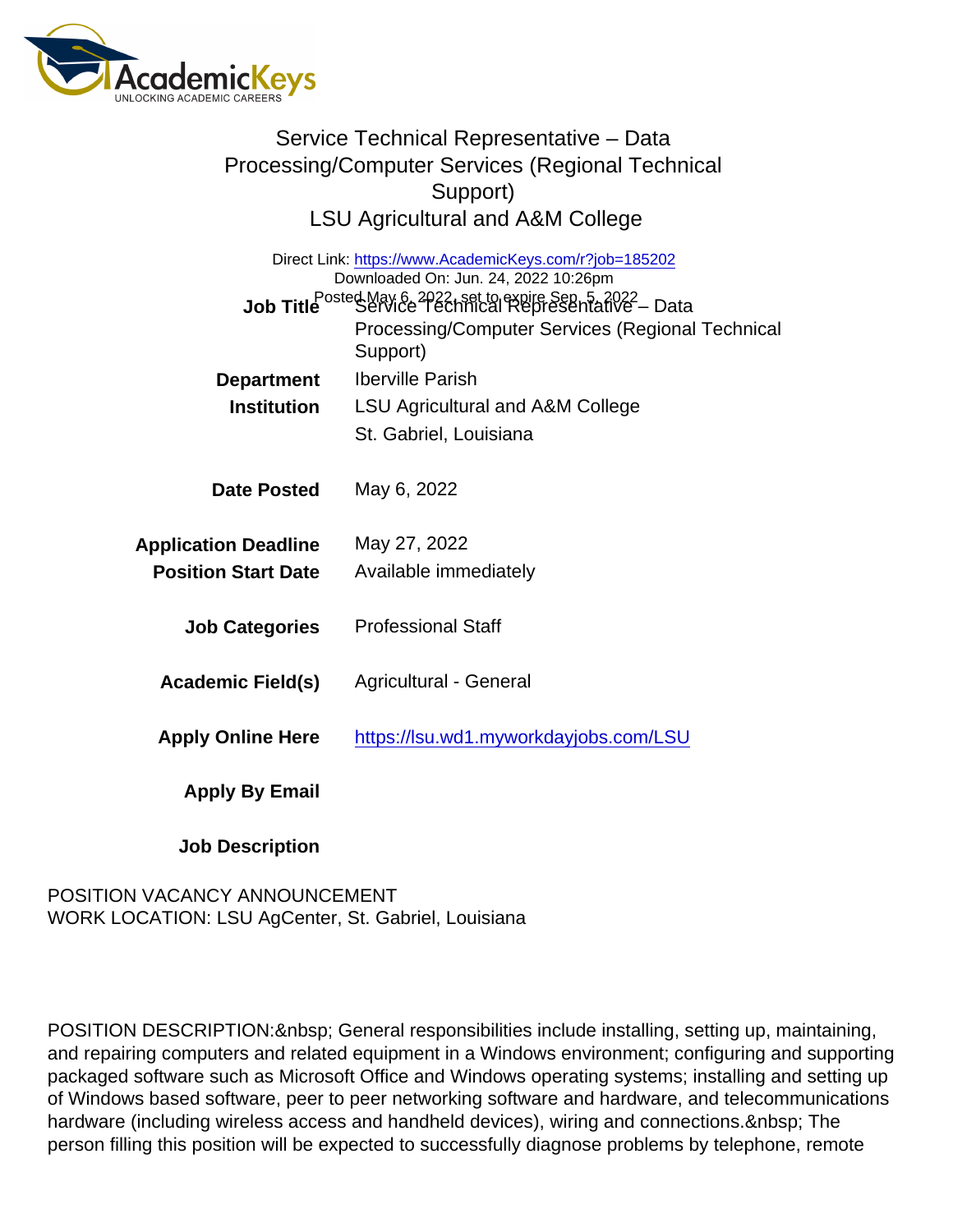## Service Technical Representative – Data Processing/Computer Services (Regional Technical Support) LSU Agricultural and A&M College

Direct Link: <https://www.AcademicKeys.com/r?job=185202> Downloaded On: Jun. 24, 2022 10:26pm

access tools, and onsite visits; research ଉଧ୍ୟାନ୍ତି ଜୟାତ କରିଥିଲେ । ଏହା ବି ସେମ୍ବୋ ସେମ୍ବୋ ସେ guide purchasing decisions; and work with others in IT to provide technical training to users and peers. The geographic area of responsibility will generally be the southcentral part of Louisiana. & nbsp; Overnight travel will occasionally be required. This person reports to the Assistant Director for IT Support in LSU AgCenter Information Technology.

QUALIFICATION REQUIREMENTS: & nbsp; A four-year baccalaureate degree from an accredited university IS REQUIRED. & nbsp; Applicants must also have two or more years of experience with the Microsoft Windows 10 operating systems and the Microsoft Office suite of applications. & nbsp: Strong analytical and technical communication skills are required. Candidates must be self-starters who also work well with a broad spectrum of personality types and can learn and adapt quickly. Applicants must be able to climb, balance, stoop, kneel, crouch, and crawl as well as lift and handle 50 lbs. & nbsp; They must also have a cellphone with voice and data services and have or be able to obtain a valid Louisiana driver's license, as well as a reliable vehicle for driving to area sites (a travel allowance will be provided for business travel in a personal vehicle).

SALARY AND BENEFITS: Salary will be commensurate with qualifications and experience. The LSU AgCenter has an attractive benefits package with a wide variety of benefit options. Benefits offered include retirement, multiple medical insurance options, supplemental insurances (dental, life, long-term disability, accident, vision, long-term care, etc.), Tax Saver Flexible Benefits Plan (saves tax dollars on some child care and medical expenses), university holidays (14 per year, typically includes a week off at Christmas), generous annual (vacation) and sick leave benefits, Employee Assistance Program, and possible educational leave and tuition exemption for coursework at campuses of the LSU System. Specific benefits depend on job category, percent effort and length of employment. APPLICATION DEADLINE: & nbsp; May 27, 2022, or until a suitable candidate is identified. DATE AVAILABLE: & nbsp; Upon completion of the selection process - anticipated start date of July 1, 2022.

APPLICATION PROCEDURE: Must apply online at https://lsu.wd1.myworkdayjobs.com/LSU (or through Workday for internal applicants) by attaching resume, cover letter, university transcripts, and contact information for at least two references. Two letters of recommendation must also be provided. & nbsp; Paper, faxed or e-mailed application materials will not be accepted, except that in lieu of attaching recommendation letters online, they may be sent directly to:

RTSS Search Committee

LSU AgCenter Information Technology 118A Knapp Hall Baton Rouge, LA 70803 Email: & nbsp; rtssvacancy@agcenter.lsu.edu Web site: & nbsp; www.lsuagcenter.com

&nbsp:

The LSU Agricultural Center is a statewide campus of the LSU System and provides equal